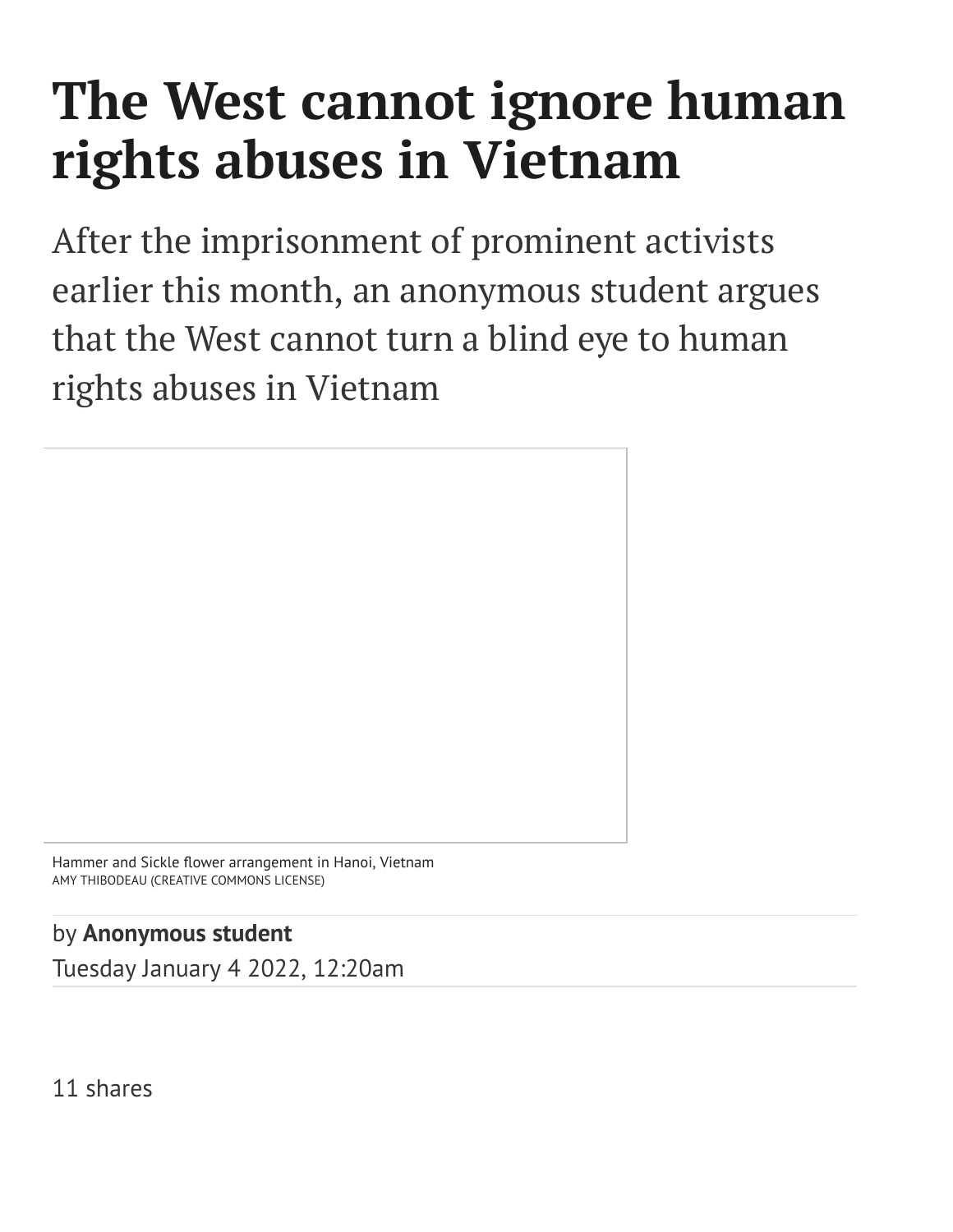The latest round of crackdowns on dissent carried out by the Vietnamese Communist Party (VCP) has seen scores of independent journalists and activists [imprisoned](https://www.ft.com/content/a3459b09-1b46-4e27-9900-a2e36d6130d6), including perhaps its most famous critic, Pham Doan Trang. Trang was sentenced to nine years in [prison](https://www.washingtonpost.com/world/asia_pacific/vietnam-press-freedom-pham-doan-trang/2021/12/14/8ed0f008-57e4-11ec-8396-5552bef55c3c_story.html) by the Hanoi's People Court, one more than even prosecutors had recommended, under the infamous 88th Article of the 1999 Criminal Code, criminalising " carrying out activities aimed at overthrowing the people's administration". A prolific writer on issues of women empowerment and environmental justice, she also founded Luật [Khoa](https://www.luatkhoa.org/), an online magazine providing legal advice to individuals detained arbitrarily by the Hanoian regime. Her trial demonstrates, again, the disregard for the rule of law by the Hanoian regime, yet her arrest in October last year also coincided with the day that Vietnamese and American officials met to discuss issues of [democracy](https://www.peopleinneed.net/vietnam-arrests-pro-democracy-icon-7084gp) and human rights. The irony should not be lost. Despite the West's ramped up rhetoric in defense of free speech, exemplified by [American](https://www.whitehouse.gov/briefing-room/statements-releases/2021/05/03/statement-by-president-joe-biden-on-the-occasion-of-world-press-freedom-day/) President Joe Biden's pledges on World Press Freedom Day, I argue little is being done to support those whose voices are smothered by the Vietnamese government.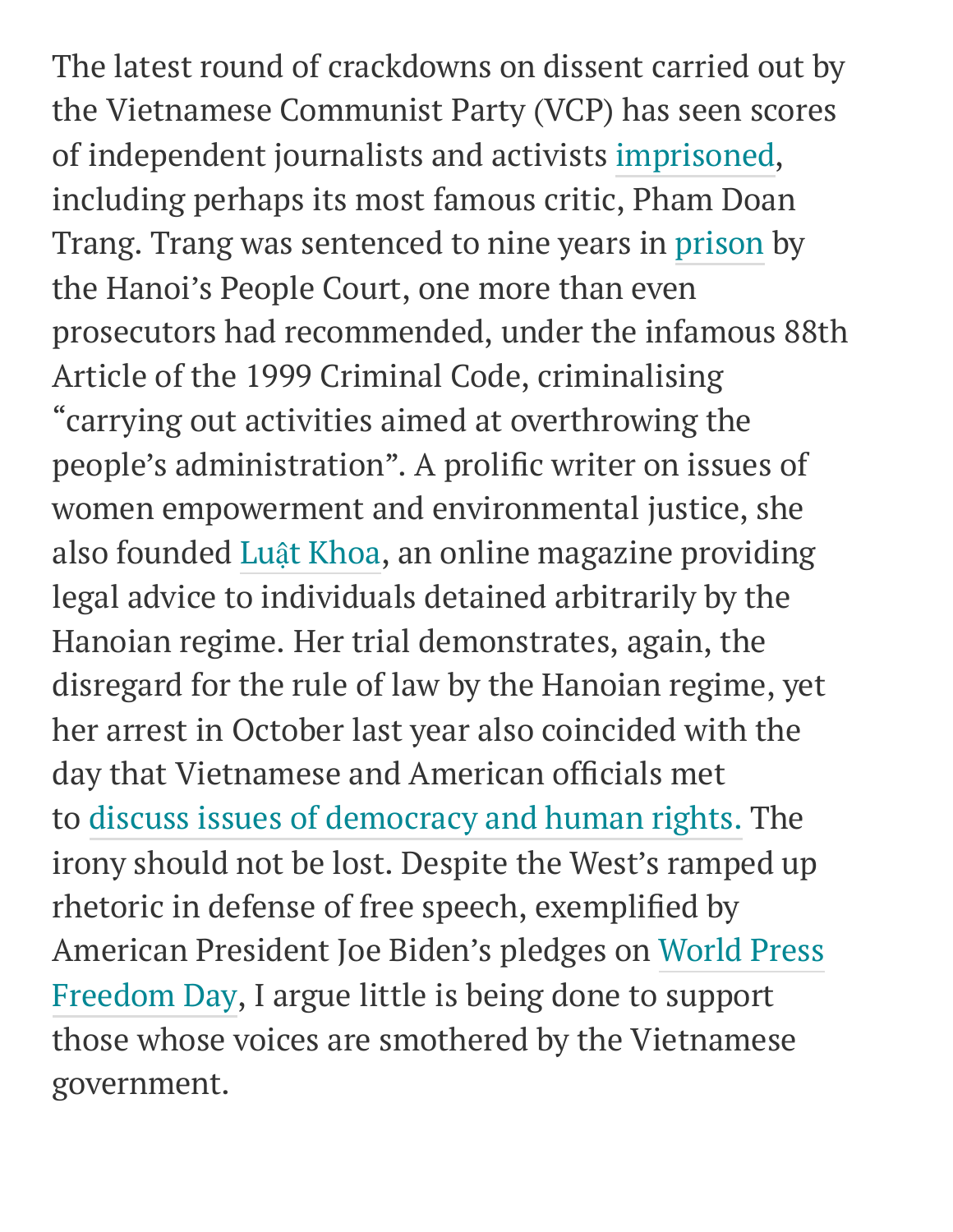"The strategic importance of Vietnam to the West has allowed the VCP to get away with draconian approaches to stifling dissent"

The fifty years following the overthrow of the American backed Republic of Vietnam by the VCP under Ho Chi Minh's leadership have been marked by dramatic lows and highs – from being one of the only countries in history to suffer an economic contraction in the years after a war, the country has blossomed into a regional economic [powerhouse](https://www.weforum.org/agenda/2018/09/how-vietnam-became-an-economic-miracle/) with growth rates rivalling China's. While much has rightly been written about the human rights violations committed by its northern neighbour, Western attention, by contrast, has been sparsely focused on the situation in Vietnam. This trend has been caused by a number of factors.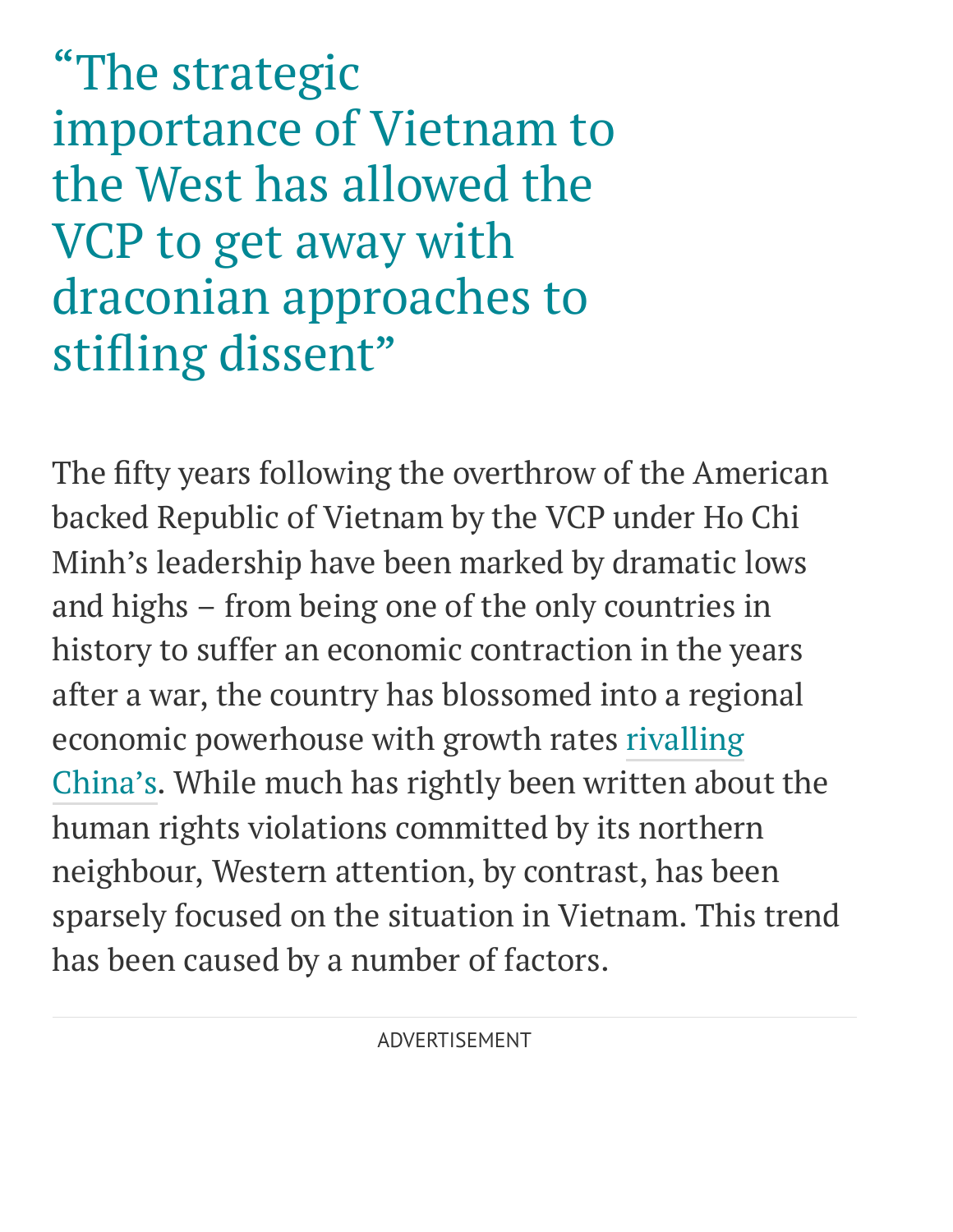

First, the strategic importance of Vietnam to the West has allowed the VCP to get away with draconian approaches to stifling dissent. Looking to exploit tensions surrounding the disputes in the South China Sea between the Chinese and Vietnamese governments, the United States and Europe have moved to forge amicable relations with the latter. This has been shown recently by the invitation of Vietnam to the meetings of the [Quadrilateral](https://www.iseas.edu.sg/mec-events/prospects-of-vietnams-strategic-engagement-with-the-quad/) Security Dialogue (Quad), a US led strategic initiative that also includes India, Japan and Australia. Through increased military coordination, the Quad hopes to make the country part of its Indo-Pacific strategy.

Despite these important strategic concerns, the West's neglect of their own commitment to certain liberal and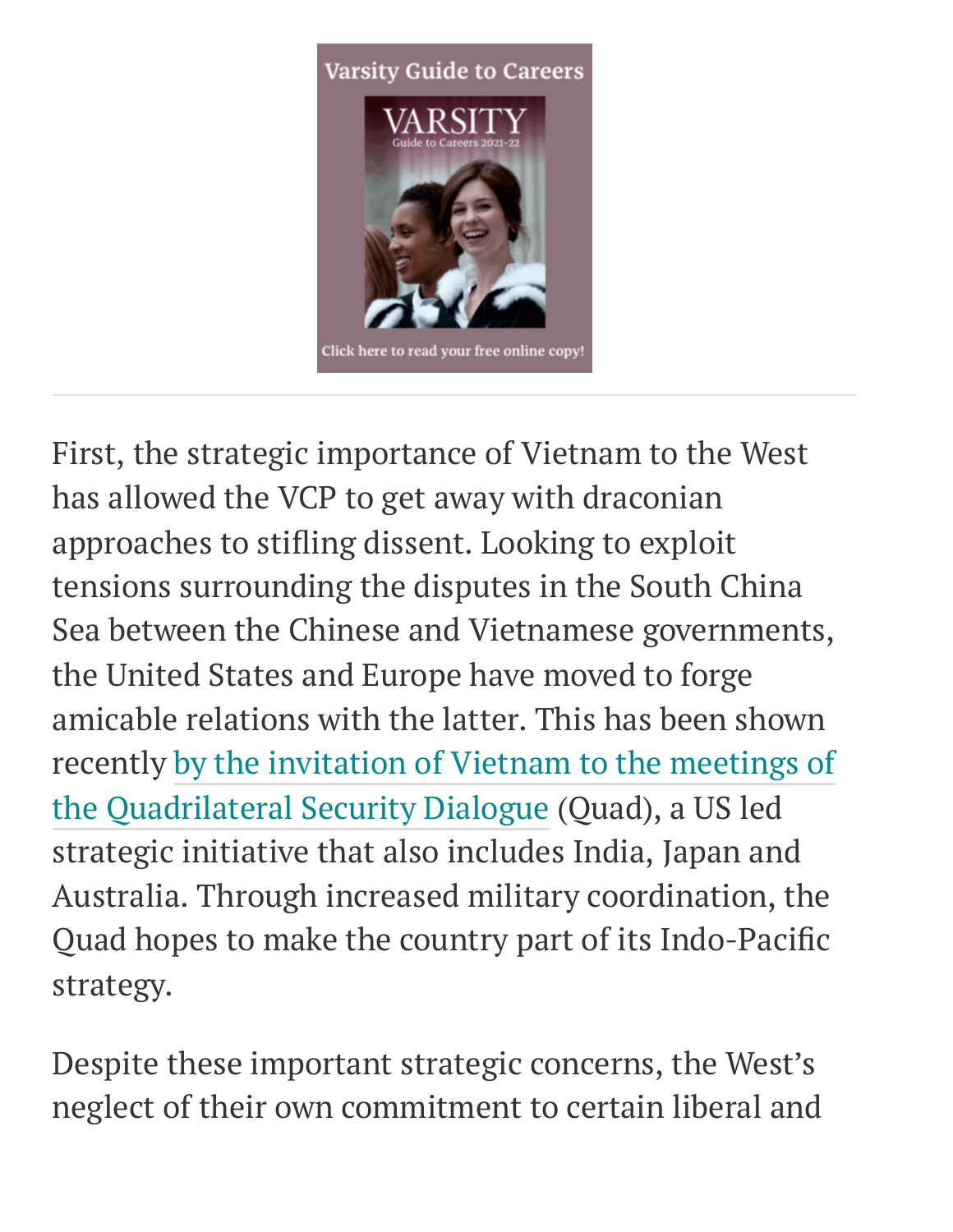democratic values could prove detrimental in the long run. The commitment to and reaffirmation of these values serves as a legitimising mechanism for international action; disregarding this in favour of purely strategic concerns could allow China to lay moral claim to a new international order.

Second, the VCP has already thawed, and there is a belief that with greater economic development this will continue. Indeed, attention has been drawn to how multilateral agreements such as the [Trans-Pacific](https://ustr.gov/sites/default/files/TPP-Standing-Up-for-Human-Rights-Fact-Sheet.pdf) Partnership (TPP) have improved labour laws in the country by solidifying their alignment with international standards. The decision to hold the second Trump - Kim Summit in Hanoi could be construed as an attempt to demonstrate to the North Korean leader what his country could [become](https://thediplomat.com/2019/02/trump-kim-2-why-hanoi/): a socialist regime (at least in name) that is economically successful and politically integrated with the international community. Political commentators such as Bich T. Tran have argued that the Vietnamese and Chinese regimes are [fundamentally](https://www.csis.org/analysis/no-trade-biden-can-both-deepen-us-vietnam-ties-and-promote-human-rights) different, and should be treated accordingly: while she characterises China as a " revisionist" state, whose goal is to upend the norms that preside over the current international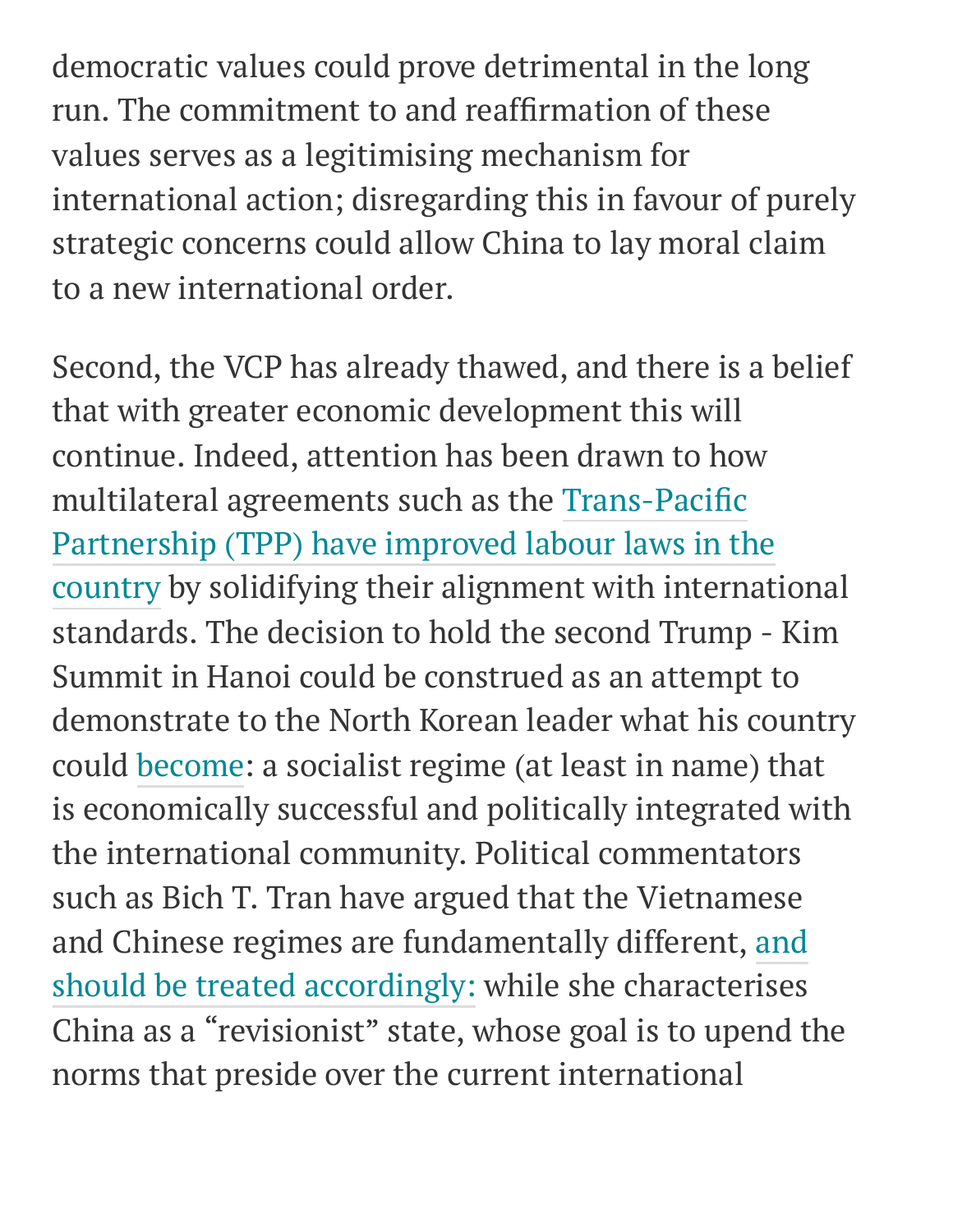political system, Vietnam is a " communist" state that is only interested in dictating its own internal affairs. Her prescription is therefore for the West to continue deepening trade ties with the country whilst persuading it to change.

## "It is naive to believe that as Vietnam grows economically, it will not attempt to expand its influence"

I contend that the West's current approach is severely misguided. Hanoi continues avoiding any over-reliance on superpowers, and it will likely maintain friendly political ties with China. Despite its deep-seated skepticism of Beijing, the VCP recognises the American threat to its leadership; any attempts to sway them to either side would likely prove futile. Furthermore, unlike the predictions of political pundits, Vietnam's economic liberalisation has not led to parallel trends in its politics but rather the opposite. As Amnesty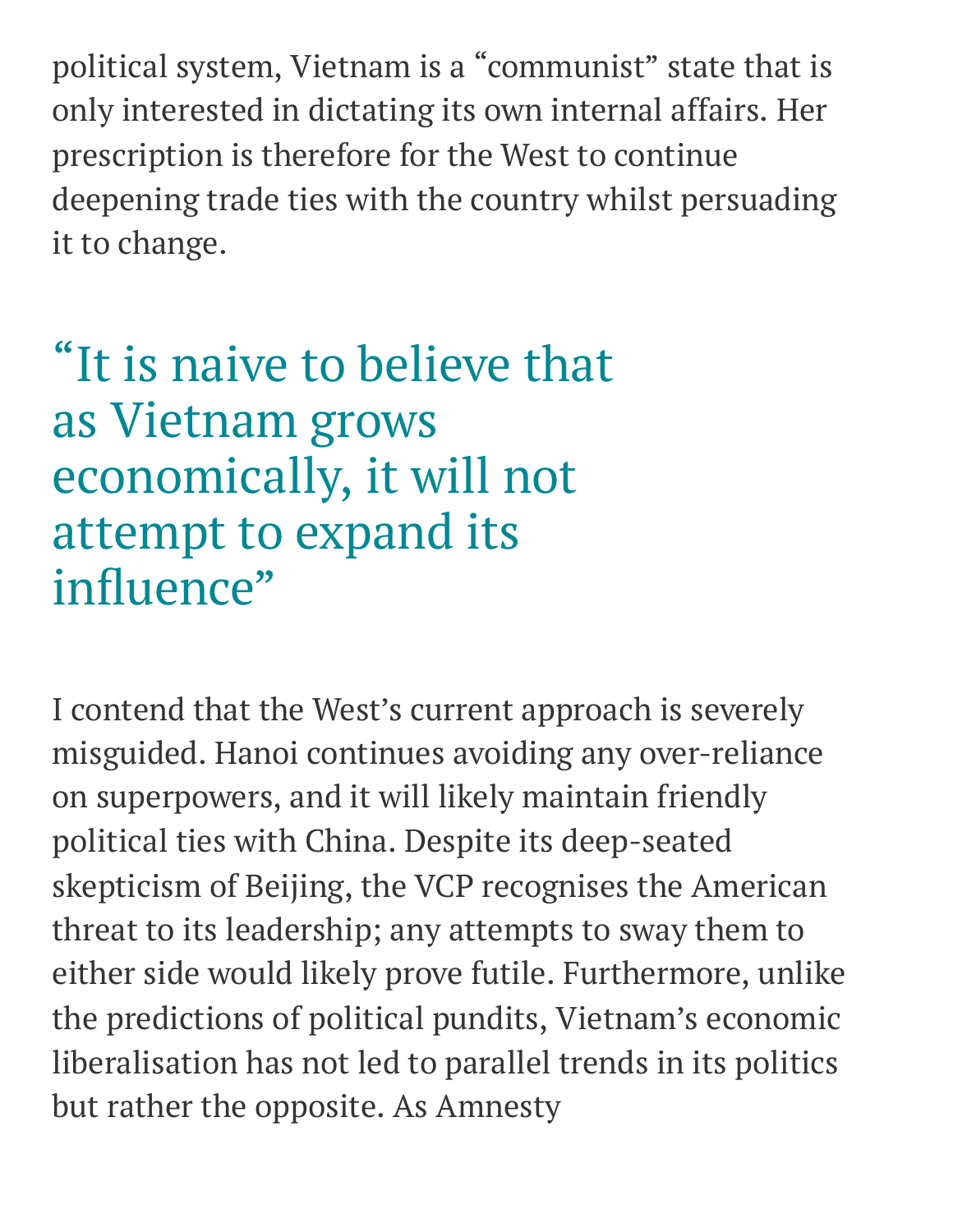International [observed,](https://www.amnesty.org/en/latest/news/2021/01/viet-nam-new-leadership-reverse-human-rights-decline/) during 2020 " arbitrary arrests and prosecutions of human rights defenders significantly increased". As of last year there were 173 [prisoners](https://www.rfa.org/english/news/vietnam/election-04072021150632.html), the highest number ever recorded by the organisation.

It is naive to believe that as Vietnam grows economically, it will not attempt to expand its influence and export its model overseas. One can already see shades of the country's new foreign policy in Myanmar, where the Vietnamese military, aside from providing their Burmese counterpart with [materiel](http://en.qdnd.vn/military/intl-relations-and-cooperation/vietnam-myanmar-expand-defense-relationship-485375) support, owns a quarter of the largest [telecommunications](https://www.myanmar-now.org/en/news/destroy-your-sim-card-activists-call-for-boycott-of-mytel-for-aiding-and-abetting-the-military) company, Mytel, known for its integral role in assisting the military junta's network of repression.



**China's [descent](https://www.varsity.co.uk/opinion/21586) into fascism**